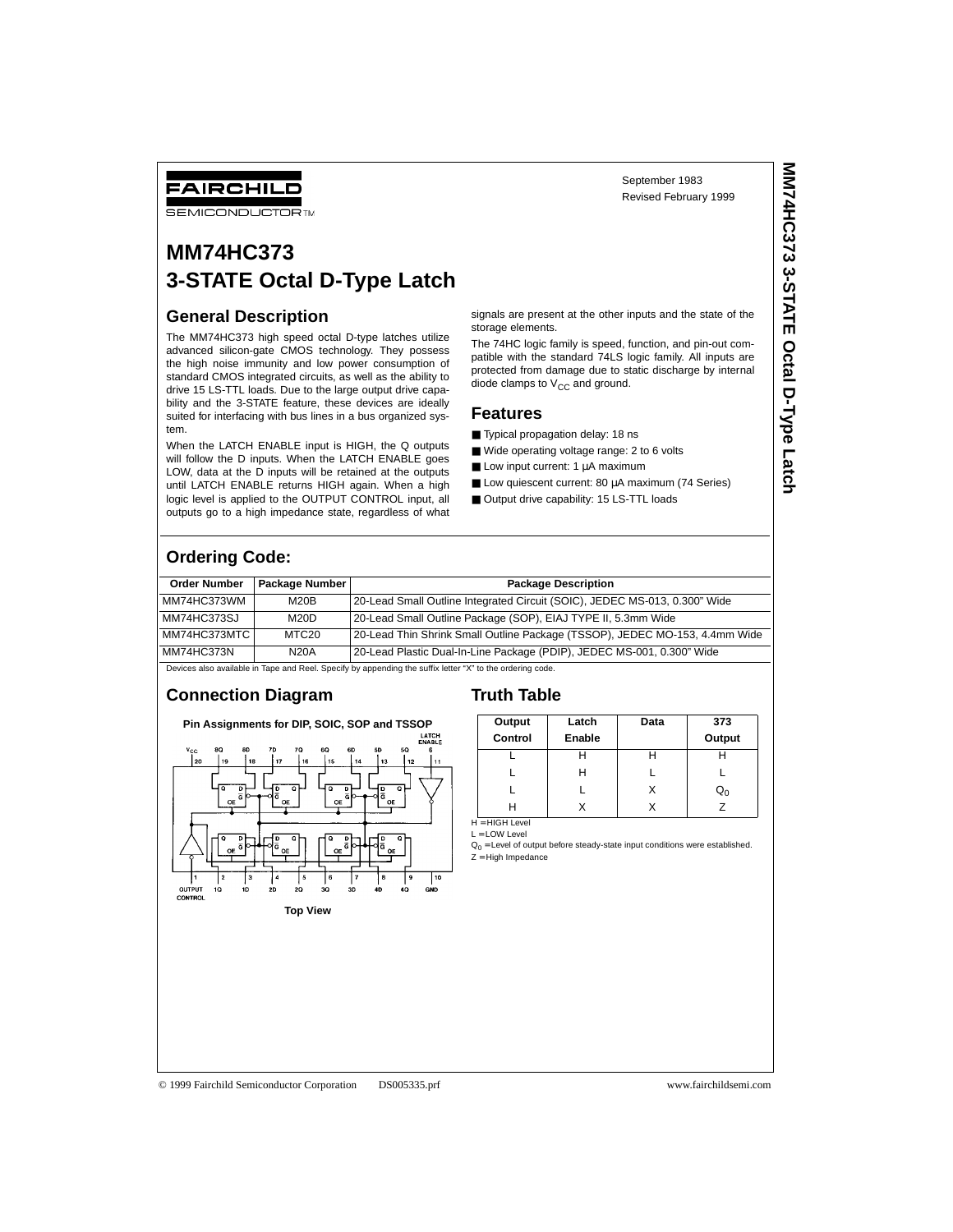## **Absolute Maximum Ratings**(Note 1)

| (Note 2)                                         |                                     |
|--------------------------------------------------|-------------------------------------|
| Supply Voltage $(V_{CC})$                        | $-0.5$ to $+7.0V$                   |
| DC Input Voltage $(V_{IN})$                      | $-1.5$ to $V_{CC}$ +1.5V            |
| DC Output Voltage $(V_{OIIT})$                   | $-0.5$ to V <sub>CC</sub> +0.5V     |
| Clamp Diode Current ( $I_{IK}$ , $I_{OK}$ )      | $+20$ mA                            |
| DC Output Current, per pin $(I_{\text{OUT}})$    | $+35$ mA                            |
| DC $V_{CC}$ or GND Current, per pin ( $I_{CC}$ ) | $+70$ mA                            |
| Storage Temperature Range $(TSTG)$               | $-65^{\circ}$ C to $+150^{\circ}$ C |
| Power Dissipation $(P_D)$                        |                                     |
| (Note 3)                                         | 600 mW                              |
| S.O. Package only                                | 500 mW                              |
| Lead Temperature $(T_1)$                         |                                     |
| (Soldering 10 seconds)                           | 260°C                               |

### **Recommended Operating Conditions**

|                                                                     | Min   | Max             | Units |
|---------------------------------------------------------------------|-------|-----------------|-------|
| Supply Voltage $(V_{CC})$                                           | 2     | 6               | V     |
| DC Input or Output Voltage                                          |       |                 |       |
| $(V_{IN}, V_{OUT})$                                                 | 0     | V <sub>CC</sub> | V     |
| Operating Temperature Range $(T_A)$                                 | $-40$ | $+85$           | °C    |
| Input Rise or Fall Times                                            |       |                 |       |
| $(t_r, t_f)$ $V_{CC} = 2.0V$                                        |       | 1000            | ns    |
| $V_{CC} = 4.5V$                                                     |       | 500             | ns    |
| $V_{CC} = 6.0V$                                                     |       | 400             | ns    |
| Note 1: Absolute Maximum Ratings are those values beyond which dam- |       |                 |       |

age to the device may occur. **Note 2:** Unless otherwise specified all voltages are referenced to ground.

**Note 3:** Power Dissipation temperature derating — plastic "N" package: –<br>12 mW/°C from 65°C to 85°C.

## **DC Electrical Characteristics**

| Symbol          | Parameter             | <b>Conditions</b>                                                         | $V_{CC}$ | $T_A = 25^{\circ}C$ |                          |      | $T_A = -40$ to 85°C $T_A = -55$ to 125°C | <b>Units</b>   |
|-----------------|-----------------------|---------------------------------------------------------------------------|----------|---------------------|--------------------------|------|------------------------------------------|----------------|
|                 |                       |                                                                           |          | Typ                 | <b>Guaranteed Limits</b> |      |                                          |                |
| $V_{\text{IH}}$ | Minimum HIGH Level    |                                                                           | 2.0V     |                     | 1.5                      | 1.5  | 1.5                                      | $\overline{V}$ |
|                 | Input Voltage         |                                                                           | 4.5V     |                     | 3.15                     | 3.15 | 3.15                                     | V              |
|                 |                       |                                                                           | 6.0V     |                     | 4.2                      | 4.2  | 4.2                                      | V              |
| $V_{IL}$        | Maximum LOW Level     |                                                                           | 2.0V     |                     | 0.5                      | 0.5  | 0.5                                      | $\vee$         |
|                 | Input Voltage         |                                                                           | 4.5V     |                     | 1.35                     | 1.35 | 1.35                                     | $\vee$         |
|                 |                       |                                                                           | 6.0V     |                     | 1.8                      | 1.8  | 1.8                                      | $\vee$         |
| $V_{OH}$        | Minimum HIGH Level    | $V_{IN} = V_{IH}$ or $V_{II}$                                             |          |                     |                          |      |                                          |                |
|                 | Output Voltage        | $ I_{OUT}  \leq 20 \mu A$                                                 | 2.0V     | 2.0                 | 1.9                      | 1.9  | 1.9                                      | $\vee$         |
|                 |                       |                                                                           | 4.5V     | 4.5                 | 4.4                      | 4.4  | 4.4                                      | $\vee$         |
|                 |                       |                                                                           | 6.0V     | 6.0                 | 5.9                      | 5.9  | 5.9                                      | V              |
|                 |                       | $V_{IN} = V_{IH}$ or $V_{II}$                                             |          |                     |                          |      |                                          |                |
|                 |                       | $ I_{\text{OUT}}  \leq 6.0 \text{ mA}$                                    | 4.5V     | 4.2                 | 3.98                     | 3.84 | 3.7                                      | $\vee$         |
|                 |                       | $ I_{\text{OUT}}  \leq 7.8$ mA                                            | 6.0V     | 5.7                 | 5.48                     | 5.34 | 5.2                                      | V              |
| $V_{OL}$        | Maximum LOW Level     | $V_{IN} = V_{IH}$ or $V_{II}$                                             |          |                     |                          |      |                                          |                |
|                 | Output Voltage        | $ I_{OUT}  \leq 20 \mu A$                                                 | 2.0V     | $\Omega$            | 0.1                      | 0.1  | 0.1                                      | $\vee$         |
|                 |                       |                                                                           | 4.5V     | $\Omega$            | 0.1                      | 0.1  | 0.1                                      | $\vee$         |
|                 |                       |                                                                           | 6.0V     | $\mathbf 0$         | 0.1                      | 0.1  | 0.1                                      | V              |
|                 |                       | $V_{IN} = V_{IH}$ or $V_{II}$                                             |          |                     |                          |      |                                          |                |
|                 |                       | $ I_{\bigcap I T}  \leq 6.0$ mA                                           | 4.5V     | 0.2                 | 0.26                     | 0.33 | 0.4                                      | $\vee$         |
|                 |                       | $ I_{OUT}  \le 7.8$ mA                                                    | 6.0V     | 0.2                 | 0.26                     | 0.33 | 0.4                                      | $\vee$         |
| $I_{IN}$        | Maximum Input         | $V_{IN} = V_{C}$ or GND                                                   | 6.0V     |                     | ±0.1                     | ±1.0 | ±1.0                                     | μA             |
|                 | Current               |                                                                           |          |                     |                          |      |                                          |                |
| $I_{OZ}$        | Maximum 3-STATE       | $V_{\text{IN}} = V_{\text{IH}}$ or $V_{\text{II}}$ , OC = $V_{\text{IH}}$ | 6.0V     |                     | ±0.5                     | ±5   | ±10                                      | μA             |
|                 | Output Leakage        | $V_{OIII} = V_{CC}$ or GND                                                |          |                     |                          |      |                                          |                |
|                 | Current               |                                                                           |          |                     |                          |      |                                          |                |
| $I_{\rm CC}$    | Maximum Quiescent     | $V_{IN} = V_{CC}$ or GND                                                  | 6.0V     |                     | 8.0                      | 80   | 160                                      | μA             |
|                 | <b>Supply Current</b> | $I_{OUT} = 0 \mu A$                                                       |          |                     |                          |      |                                          |                |

Note 4: For a power supply of 5V ±10% the worst case output voltages (V<sub>OH</sub>, and V<sub>OL</sub>) occur for HC at 4.5V. Thus the 4.5V values should be used when designing with this supply. Worst case V<sub>IH</sub> and V<sub>IL</sub> occur at V<sub>CC</sub> = 5.5V and 4.5V respectively. (The V<sub>IH</sub> value at 5.5V is 3.85V.) The worst case leakage cur-<br>rent (I<sub>IN</sub>, I<sub>CC</sub>, and I<sub>OZ</sub>) occur for CMOS at the highe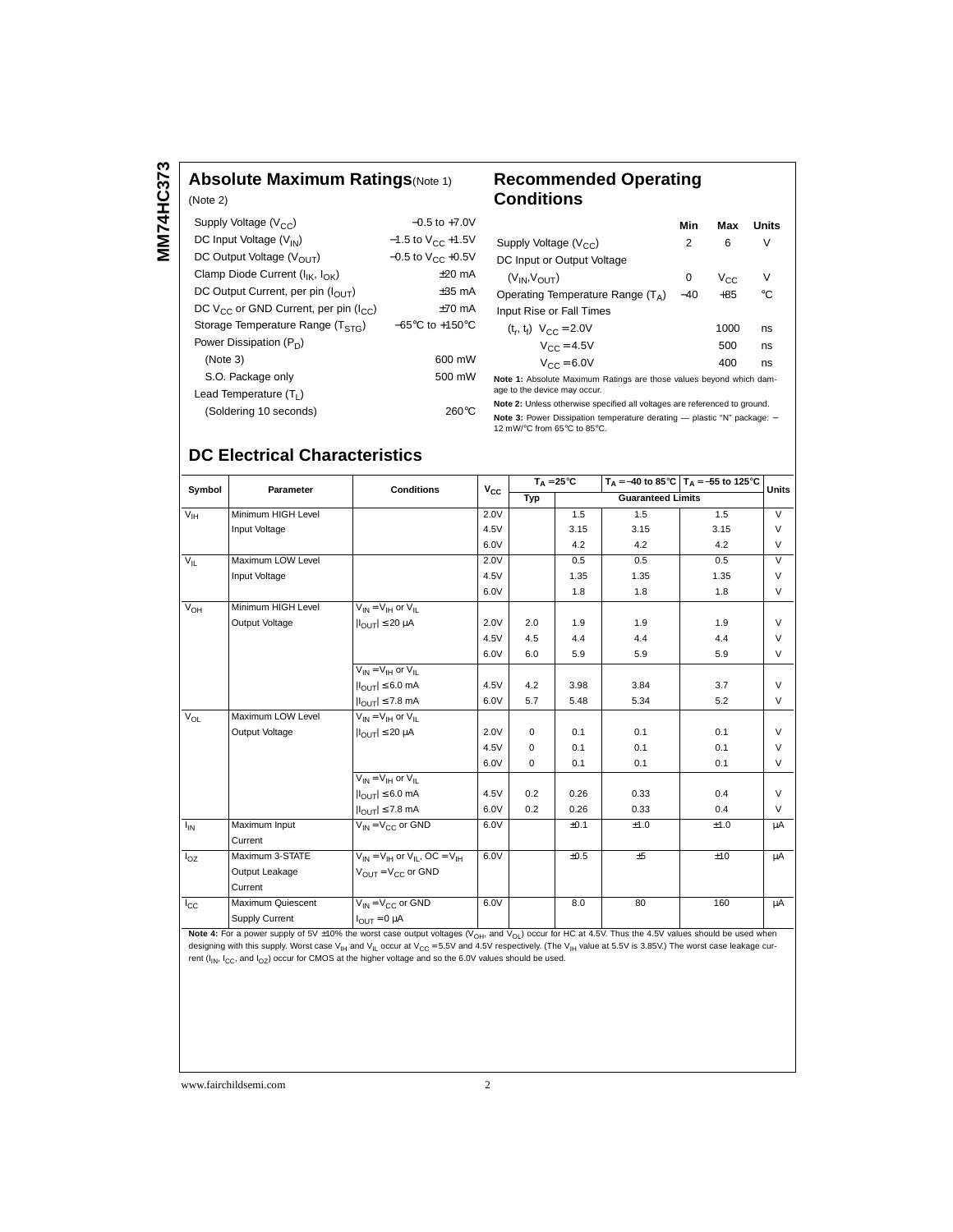|                                     | $V_{CC} = 5V$ , $T_A = 25^{\circ}C$ , $t_r = t_f = 6$ ns                                                                                                    |                                   |                          |              |           |                     |            | Guaranteed                               |              |
|-------------------------------------|-------------------------------------------------------------------------------------------------------------------------------------------------------------|-----------------------------------|--------------------------|--------------|-----------|---------------------|------------|------------------------------------------|--------------|
| Symbol                              | Parameter                                                                                                                                                   |                                   | <b>Conditions</b>        |              |           |                     | Typ        | Limit                                    | <b>Units</b> |
| t <sub>PHL</sub> , t <sub>PLH</sub> | Maximum Propagation Delay, Data to Q                                                                                                                        |                                   | $C_L = 45 \overline{pF}$ |              |           |                     | 18         | 25                                       | ns           |
| t <sub>PHL</sub> , t <sub>PLH</sub> | Maximum Propagation Delay, LE to Q                                                                                                                          |                                   | $C_L = 45 pF$            |              |           |                     | 21         | 30                                       | ns           |
| t <sub>PZH</sub> , t <sub>PZL</sub> | Maximum Output Enable Time                                                                                                                                  |                                   | $R_L = 1 k\Omega$        |              |           |                     | 20         | 28                                       | ns           |
|                                     |                                                                                                                                                             |                                   | $C_L = 45$ pF            |              |           |                     |            |                                          |              |
| t <sub>PHZ</sub> , t <sub>PLZ</sub> | Maximum Output Disable Time                                                                                                                                 |                                   | $R_L = 1 k\Omega$        |              |           |                     | 18         | 25                                       | ns           |
| $t_{\mathbb{S}}$                    | Minimum Set Up Time                                                                                                                                         |                                   | $C_L = 5 pF$             |              |           |                     |            | 5                                        | ns           |
| $t_H$                               | Minimum Hold Time                                                                                                                                           |                                   |                          |              |           |                     |            | 10                                       | ns           |
| $t_{\rm W}$                         | Minimum Pulse Width                                                                                                                                         |                                   |                          |              |           |                     | 9          | 16                                       | ns           |
|                                     | <b>AC Electrical Characteristics</b><br>$V_{CC} = 2.0 - 6.0V$ , C <sub>L</sub> = 50 pF, t <sub>r</sub> = t <sub>f</sub> = 6 ns (unless otherwise specified) |                                   |                          |              |           | $T_A = 25^{\circ}C$ |            | $T_A = -40$ to 85°C $T_A = -55$ to 125°C |              |
| Symbol                              | Parameter                                                                                                                                                   | <b>Conditions</b>                 |                          | $V_{\rm CC}$ | Typ       |                     |            | <b>Guaranteed Limits</b>                 | Units        |
| t <sub>PHL</sub> , t <sub>PLH</sub> | Maximum Propagation                                                                                                                                         | $C_L = 50$ pF                     |                          | 2.0V         | 50        | 150                 | 188        | 225                                      | ns           |
|                                     | Delay, Data to Q                                                                                                                                            | $C_L = 150$ pF                    |                          | 2.0V         | 80        | 200                 | 250        | 300                                      | ns           |
|                                     |                                                                                                                                                             | $C_1 = 50 pF$                     |                          | 4.5V         | 22        | 30                  | 37         | 45                                       | ns           |
|                                     |                                                                                                                                                             | $C_L = 150$ pF                    |                          | 4.5V         | 30        | 40                  | 50         | 60                                       | ns           |
|                                     |                                                                                                                                                             | $C_L = 50 pF$                     |                          | 6.0V         | 19        | 26                  | 31         | 39                                       | ns           |
|                                     |                                                                                                                                                             | $C_{L} = 150$ pF                  |                          | 6.0V         | 26        | 35                  | 44         | 53                                       | ns           |
| t <sub>PHL</sub> , t <sub>PLH</sub> | Maximum Propagation<br>Delay, LE to Q                                                                                                                       | $C_L = 50$ pF                     |                          | 2.0V<br>2.0V | 63<br>110 | 175<br>225          | 220<br>280 | 263<br>338                               | ns           |
|                                     |                                                                                                                                                             | $C_L = 150$ pF<br>$C_1 = 50 pF$   |                          | 4.5V         | 25        | 35                  | 44         | 52                                       | ns<br>ns     |
|                                     |                                                                                                                                                             | $C_L = 150$ pF                    |                          | 4.5V         | 35        | 45                  | 56         | 68                                       | ns           |
|                                     |                                                                                                                                                             | $C_L = 50$ pF                     |                          | 6.0V         | 21        | 30                  | 37         | 45                                       | ns           |
|                                     |                                                                                                                                                             | $C_1 = 150$ pF                    |                          | 6.0V         | 28        | 39                  | 49         | 59                                       | ns           |
| tpzH, tpzL                          | Maximum Output                                                                                                                                              | $R_L = 1 k\Omega$                 |                          |              |           |                     |            |                                          |              |
|                                     | Enable Time                                                                                                                                                 | $C_L = 50$ pF                     |                          | 2.0V         | 50        | 150                 | 188        | 225                                      | ns           |
|                                     |                                                                                                                                                             | $C_{L} = 150$ pF                  |                          | 2.0V         | 80        | 200                 | 250        | 300                                      | ns           |
|                                     |                                                                                                                                                             | $C_L = 50$ pF<br>$C_{L} = 150$ pF |                          | 4.5V<br>4.5V | 21<br>30  | 30<br>40            | 37<br>50   | 45<br>60                                 | ns           |
|                                     |                                                                                                                                                             | $C_L = 50$ pF                     |                          | 6.0V         | 19        | 26                  | 31         | 39                                       | ns<br>ns     |
|                                     |                                                                                                                                                             | $C_L = 150$ pF                    |                          | 6.0V         | 26        | 35                  | 44         | 53                                       | ns           |
| $t_{PHZ}$ , $t_{PLZ}$               | Maximum Output Disable                                                                                                                                      | $R_L = 1 k\Omega$                 |                          | 2.0V         | 50        | 150                 | 188        | 225                                      | ns           |
|                                     | Disable Time                                                                                                                                                | $C_1 = 50$ pF                     |                          | 4.5V         | 21        | 30                  | 37         | 45                                       | ns           |
|                                     |                                                                                                                                                             |                                   |                          | 6.0V         | 19        | 26                  | 31         | 39                                       | ns           |
| ts                                  | Minimum Set Up Time                                                                                                                                         |                                   |                          | 2.0V         |           | 50                  | 60         | 75                                       | ns           |
|                                     |                                                                                                                                                             |                                   |                          | 4.5V         |           | 9                   | 13         | 15                                       | ns           |
|                                     |                                                                                                                                                             |                                   |                          | 6.0V         |           | 9                   | 11         | 13                                       | ns           |
| ιн                                  | Minimum Hold Time                                                                                                                                           |                                   |                          | 2.0V<br>4.5V |           | b<br>5              | b<br>5     | b                                        | ns           |
|                                     |                                                                                                                                                             |                                   |                          | 6.0V         |           | 5                   | 5          | 5<br>5                                   | ns<br>ns     |
| $t_{\text{W}}$                      | Minimum Pulse Width                                                                                                                                         |                                   |                          | 2.0V         | 30        | 80                  | 100        | 120                                      | ns           |
|                                     |                                                                                                                                                             |                                   |                          | 4.5V         | 10        | 16                  | 20         | 24                                       | ns           |
|                                     |                                                                                                                                                             |                                   |                          | 6.0V         | 9         | 14                  | 18         | 20                                       | ns           |
| t <sub>THL</sub> , t <sub>TLH</sub> | Maximum Output Rise                                                                                                                                         | $C_L = 50 pF$                     |                          | 2.0V         | 25        | 60                  | 75         | 90                                       | ns           |
|                                     | and Fall Time                                                                                                                                               |                                   |                          | 4.5V         | 7         | 12                  | 15         | 18                                       | ns           |
|                                     |                                                                                                                                                             |                                   |                          | 6.0V         | 6         | 10                  | 13         | 15                                       | ns           |
|                                     |                                                                                                                                                             | (per latch)                       |                          |              |           |                     |            |                                          |              |
| $C_{PD}$                            | Power Dissipation                                                                                                                                           |                                   |                          |              |           |                     |            |                                          |              |
|                                     | Capacitance (Note 5)                                                                                                                                        | $OC = V_{CC}$<br>$OC = GND$       |                          |              | 30<br>50  |                     |            |                                          | pF<br>pF     |

3 www.fairchildsemi.com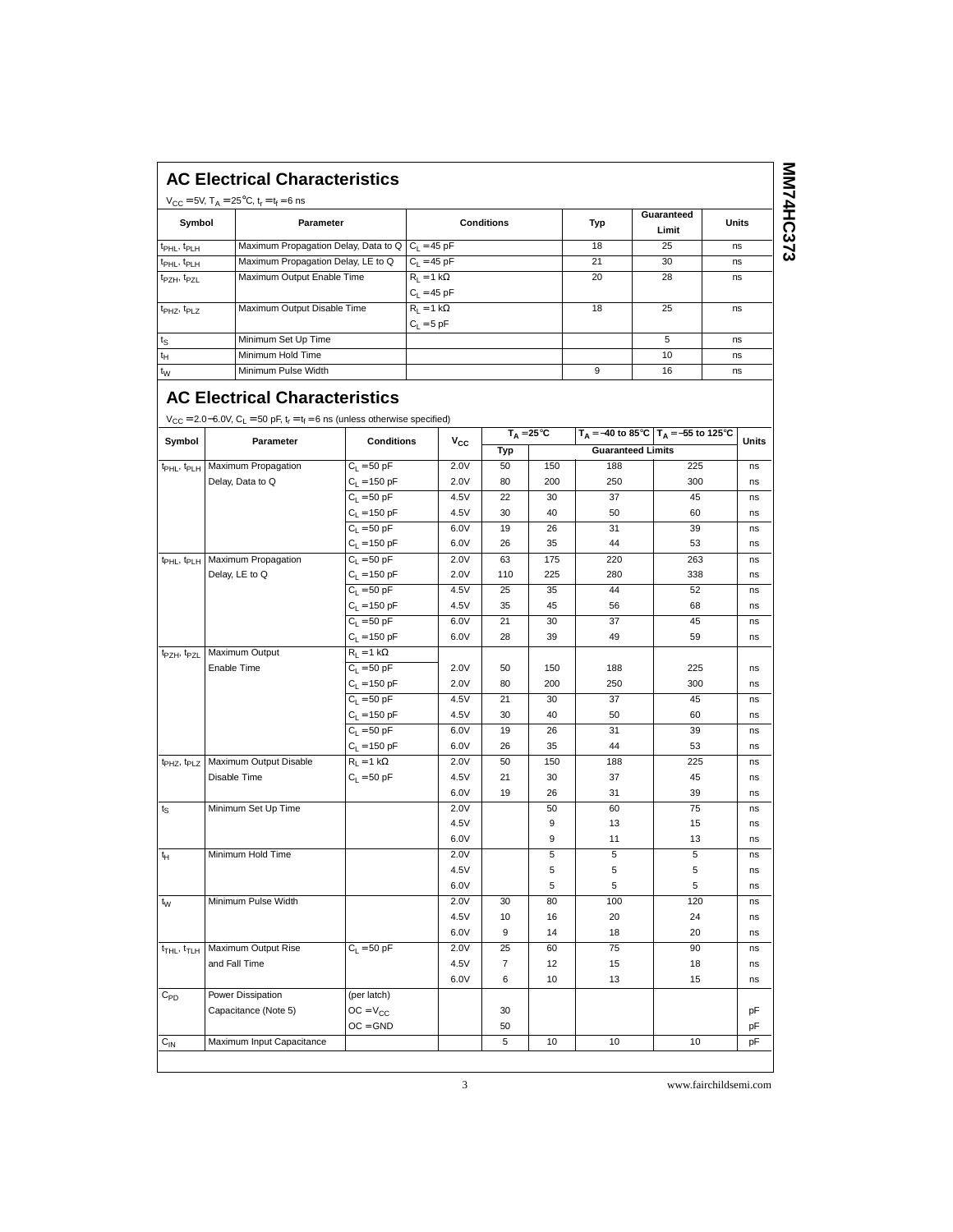| ო<br>57<br>ч |                  | <b>AC Electrical Characteristics</b> (Continued) |                   |              |                                     |    |                          |                                          |       |  |
|--------------|------------------|--------------------------------------------------|-------------------|--------------|-------------------------------------|----|--------------------------|------------------------------------------|-------|--|
|              | Symbol           | <b>Parameter</b>                                 | <b>Conditions</b> | $v_{\rm cc}$ | $T_{\text{A}} = 25^{\circ}\text{C}$ |    |                          | $T_A = -40$ to 85°C $T_A = -55$ to 125°C | Units |  |
|              |                  |                                                  |                   |              | Typ                                 |    | <b>Guaranteed Limits</b> |                                          |       |  |
|              | $C_{\text{OUT}}$ | <b>Maximum Output</b>                            |                   |              | 15                                  | 20 | 20                       | 20                                       | рF    |  |
|              |                  | Capacitance                                      |                   |              |                                     |    |                          |                                          |       |  |

Note 5: C<sub>PD</sub> determines the no load dynamic power consumption, P<sub>D</sub> = C<sub>PD</sub> V<sub>CC</sub><sup>2</sup> f + I<sub>CC</sub> V<sub>CC</sub>, and the no load dynamic current consumption,<br>I<sub>S</sub> = C<sub>PD</sub> V<sub>CC</sub> f + I<sub>CC</sub>.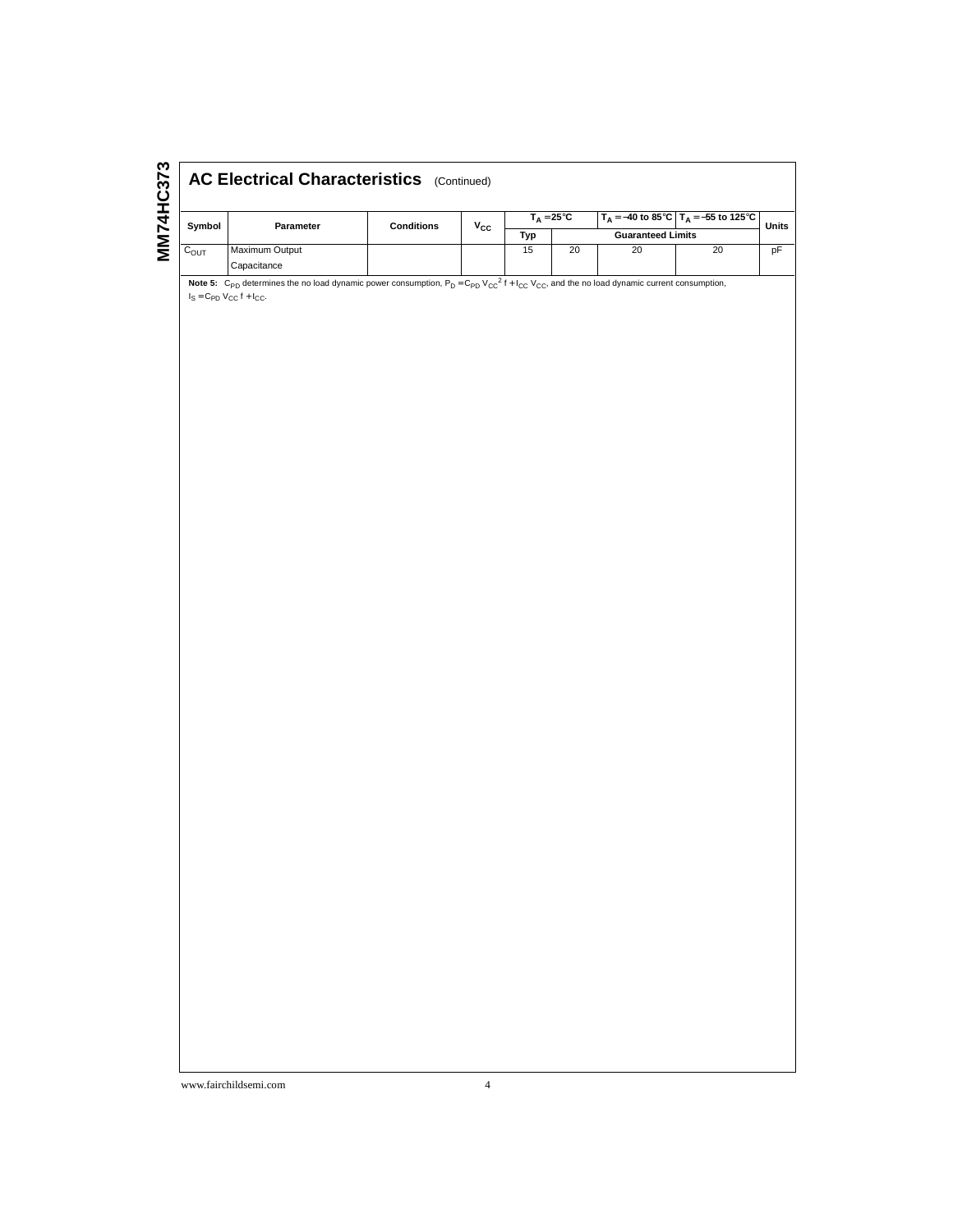

5 www.fairchildsemi.com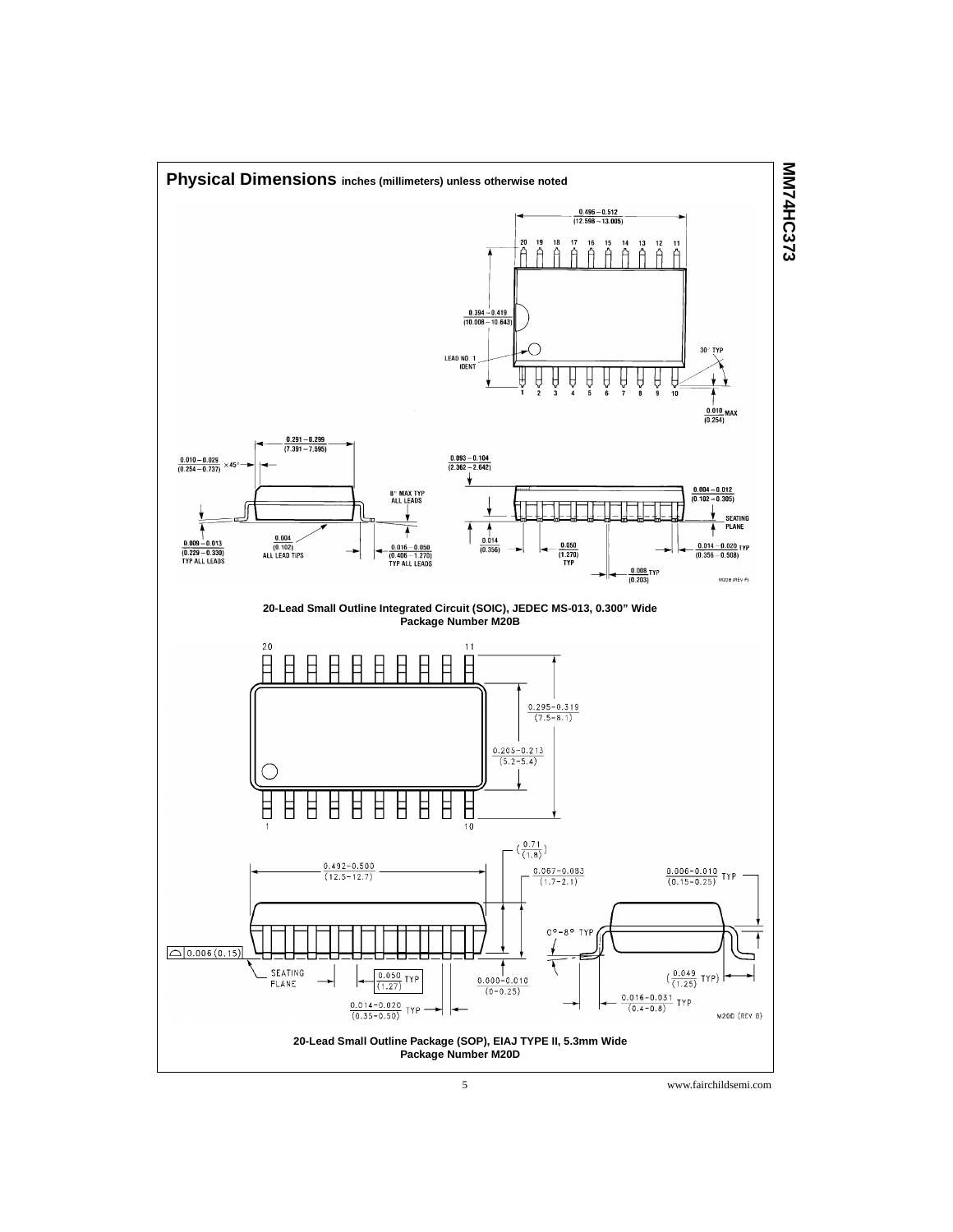

www.fairchildsemi.com 6